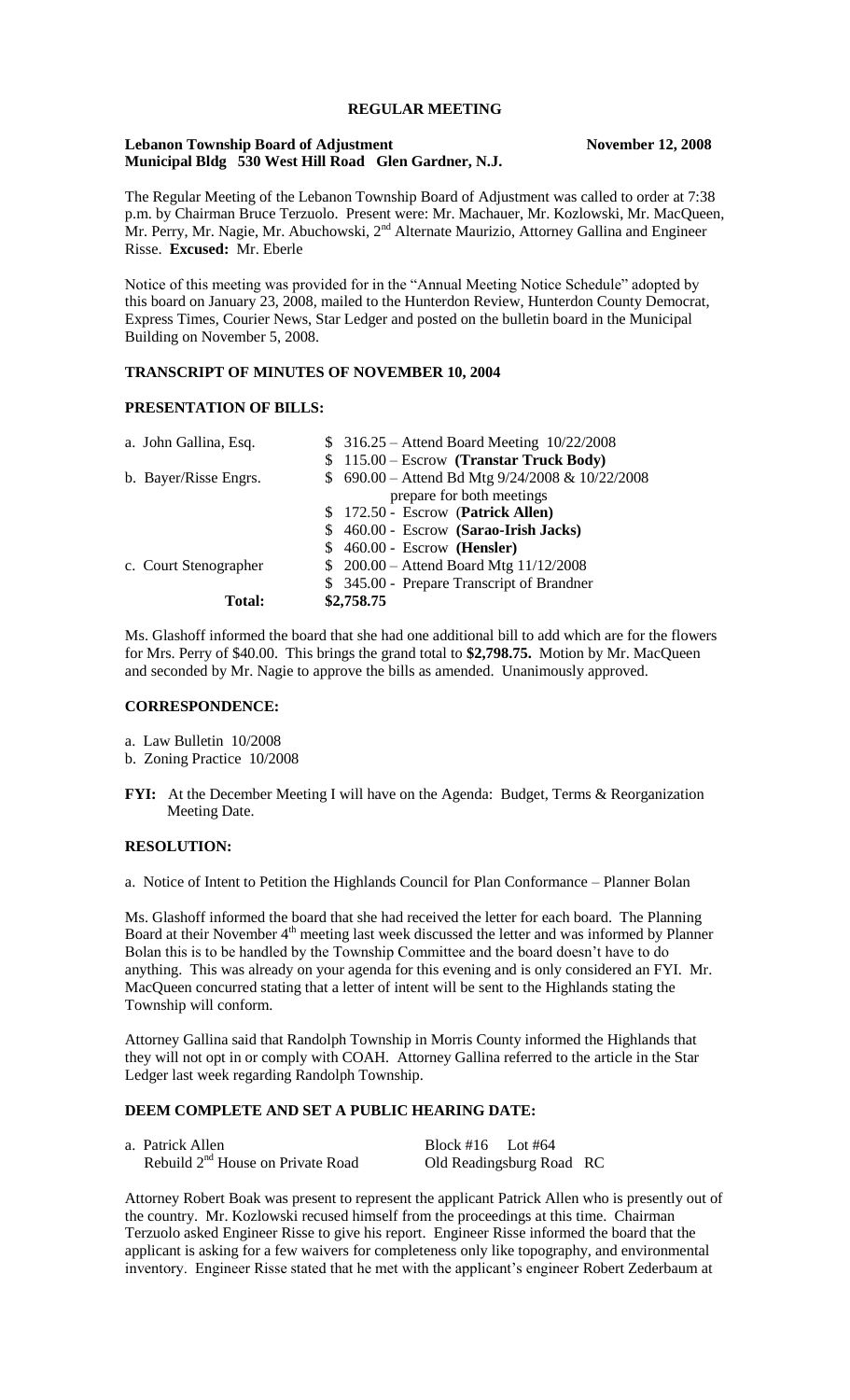## **Lebanon Township Board of Adjustment November 12, 2008 Page 2**

the site. The issues at the site pertain to the uses and the variance. It seems to make sense they should go through the board to get these issues cleared up. Attorney Gallina stated that during the public hearing if the board chooses they can request additional information to make an informed decision. Attorney Boak informed the board they have submitted an amended application requesting additional relief because of what the Zoning Officer had addressed at the last completeness hearing. Chairman Terzuolo informed Attorney Boak that there are several issues on the property that must be dealt with. The board can not grant relief for someone building on someone else's property. These issues were addressed at this time briefly since this is a completeness hearing and not a public hearing.

At the conclusion of the board's discussion, Chairman Terzuolo asked for a motion to deem complete based on Engineer Risse's comments. Motion by Mr. Abuchowski and seconded by Mr. Nagie to deem application complete. Unanimously approved. Chairman Terzuolo asked Ms. Glashoff for a hearing date. Ms. Glashoff offered January 28, 2009 at 7:30 p.m. Ms. Glashoff informed Attorney Boak that the board will be having their reorganization at 7:30 p.m. before conducting the regular business of the board.

Mr. Kozlowski returned to the board at this time. Chairman Terzuolo announced the next order of business to come before the board.

## **NEW BUSINESS:**

| Ronald Hensler           | Block #8 | Lot #7           |
|--------------------------|----------|------------------|
| 2054 Route 31 North      | Route 31 | - R <sub>2</sub> |
| Glen Gardner, N.J. 08826 |          |                  |

#### **PUBLIC HEARING** Site Plan with Use Variance

Attorney Lawrence Fox was present to represent the applicant Ronald Hensler. Attorney Gallina announced that the notices are in order and the board can proceed with the hearing. The following items were marked into evidence: **A1**-Taxes Paid, **A2**-Certified List of Property Owners and Utilities, **A3-**Certified List of Property Owners-Bethlehem Township, **A4-**Notice to Property Owners, **A5**-Affadavit of Proof of Service, **A6**-POD Slips, **A7**-Notice in Newspaper.

Attorney Fox stated the applicant is here this evening for Site Plan and a Use Variance to have three uses on the property. Attorney Fox had the following marked into evidence: **A8-**Site Plan prepared by David Fantina, Engr. dated 11/29/2007 and revised 8/20/2008. The applicant Ronald Hensler was sworn in to give testimony. Mr. Hensler testified that he has lived on the property over a 1 year. The property is located on Route 31 in the B2 Highway Business Zone. The property consists of .8588 acres. The minimum lot requirement is 1.5 areas. There is a stone house, a residence where he resides along with a garage. Mr. Hensler reviewed for the board the photographs of the property as it is today. The following was marked into evidence: **A9-** four (4) photographs of the property. Mr. Hensler stated he has been in the nursery business for 30 years. He buys and sells trees he gets from local farmers and nurserymen. He is looking to retail from the property in question. Mr. Hensler said he would like to sell trees the months of April, May, June and September, October, November and December. A total of 7 months per year. He would sell Christmas Trees during December. He would be open on Saturdays and Sundays only. His hours of operation during spring and fall would be 9:00 am to 5:00 pm. During the month of December he would like to be open until 8:00 pm for selling Christmas trees.

At the conclusion of Mr. Hensler's testimony, the board asked the following questions: Mr. Machauer asked about advertising. Mr. Hensler stated people know him since he is established and he currently does not advertise. Mr. Maurizio asked about the use for the Stone house. Mr. Hensler said he would use it for office use. Mr. Kozlowski asked if he was currently selling trees. Mr. Hensler said no, but had been until he received a summons from the Zoning Officer. Mr. MacQueen asked about the sign. Mr. Hensler said he would use the existing sign. The question was asked about the irrigation system. No irrigation system will be used, nor firewood, fertilizer, mulch or stone products would be sold. There was a question regarding lighting. The only lighting will be during Christmas season with a temporary strand of lights. Mr. Nagie asked about parking. Mr. Hensler said there are 7 parking spaces currently on the property; if more are needed then additional cars can be parked in the area adjacent to the dwelling. Mr. MacQueen asked about the trees that don't sell. Mr. Hensler said he would wholesale them out to a landscaper. Mr. Abuchowski asked if this was the primary source of income. Mr. Hensler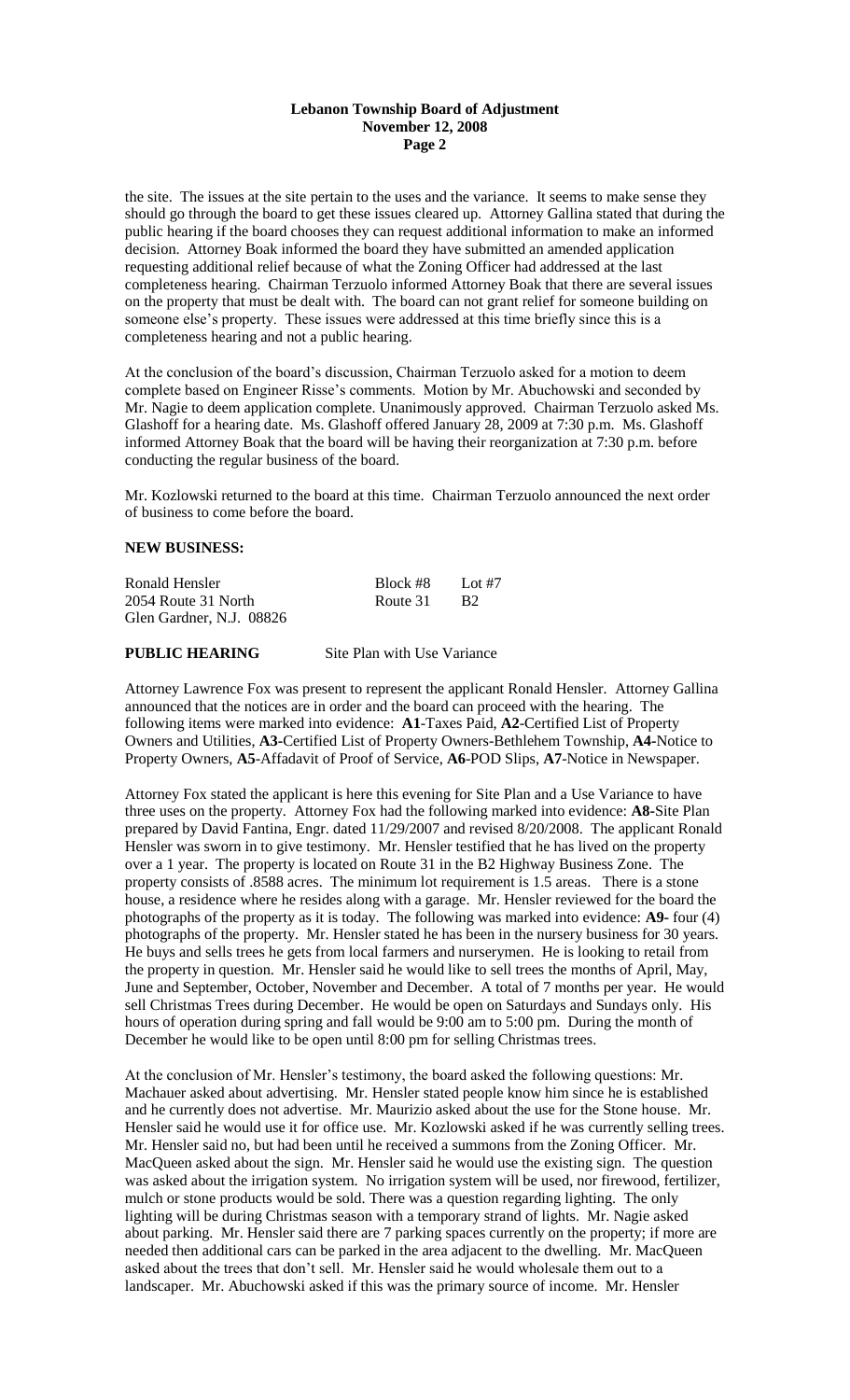## **Lebanon Township Board of Adjustment November 12, 2008 Page 3**

answered yes. Mr. Hensler informed the board that he is a landscaper during the week, doing trees, patios. Chairman Terzuolo asked how the applicant plans on preserving the trees that are not sold without watering them. Mr. Hensler said that he is very conservative with watering the trees with a hose. Chairman Terzuolo reviewed the four structures on the property: 1 stone house use as an office, 2 garages, 1½ story house that is occupied by the applicant. Chairman Terzuolo asked Mr. Hensler if this is correct. Mr. Hensler answered yes. Chairman Terzuolo stressed to the applicant that if anything changes on the property, the applicant must come back to the board. This approval is only for the use by the applicant. If the applicant changes the sign or rents out the office space to someone else, he must come back to the board.

Chairman Terzuolo asked Engineer Risse if he had any questions. Engineer Risse asked for clarification of the seasonal lighting proposed. Mr. Hensler stated the lights will be strung along the road. Chairman Terzuolo opened the hearing to the public for questions. There were none. Attorney Fox noted there were no other witnesses to give testimony. Attorney Fox stated that this location is appropriate for the type of business Mr. Hensler wants to conduct. Chairman Terzuolo opened the hearing to the public for comments and statements. There were none. Chairman Terzuolo announced that the public portion of the hearing is now closed. Chairman Terzuolo reopened the hearing for a question of Mr. Hensler. Chairman Terzuolo asked Mr. Hensler if his nursery business is operated fully on this property. Mr. Hensler answered yes stating that he does designs and installs with no maintenance. Mr. MacQueen asked where the equipment is stored. Mr. Hensler stated on the property on Route 31 or on the farm where he is working. Mr. MacQueen asked if the applicant would be selling firewood. Answer was no. Mr. Hensler did say that he might sell flowers, plants and some nursery products. Mr. Hensler said he would not be selling fertilizer, woodchips or mulch.

Chairman Terzuolo asked Attorney Gallina to review for the board the uses that are allowed in the B2 zone. Mr. Perry had a question of Attorney Gallina regarding uses. At this time, Chairman Terzuolo opened the hearing to the public for questions. There were none. He them opened the hearing to the public for statements and comments. There were none. Chairman Terzuolo asked Attorney Fox to give his summation at this time. At the conclusion of the summation, Chairman Terzuolo announced that the evidence taking portion of the hearing is now closed.

During the board's deliberations, Mr. MacQueen stressed the importance of tying down what will be sold on site. At the conclusion of the board's discussion, motion by Mr. Nagie and seconded by Mr. Perry to grant a Use Variance and Site Plan with the following conditions:

- a. The applicant will obtain all other required approvals from all outside agencies having jurisdiction in this matter.
- b. The hours of operation of the part-time retail tree sale business will be on Saturdays and Sundays during the months of operation, generallyfrom 9:00 am to 5:00 pm and up to 8:00 pm during the Christmas season. The business will be open for operation during the months of April, May, June, September, October, November and December.
- c. The business will only involve the sale of trees, bushes and ornamental nursery items that are brought to the site from outside sources. The business will not involve the sale of any hardscape items, mulch, fertilizer or firewood.
- d. The only equipment to be used in the proposed retail business will be a single axle dump truck, a skid steer loader and a landscape trailer. The only outside storage permitted will be for trees, bushes and ornamental nursery items which will be located only in the tree display area designated on the site plan.

## **ROLL CALL**

| <b>Yes:</b> Mr. Machauer | Mr. Perry      | <b>Absent:</b> Mr. Eberle | <b>Abstain:</b> Mr. Maurizio |
|--------------------------|----------------|---------------------------|------------------------------|
| Mr. Kozlowski            | Mr. Nagie      |                           |                              |
| Mr. MacQueen             | Mr. Abuchowski |                           |                              |
| Mr. Terzuolo             |                |                           |                              |

Attorney Gallina will prepare the Resolution to be placed on the agenda for the next Regular Meeting of December 10, 2008.